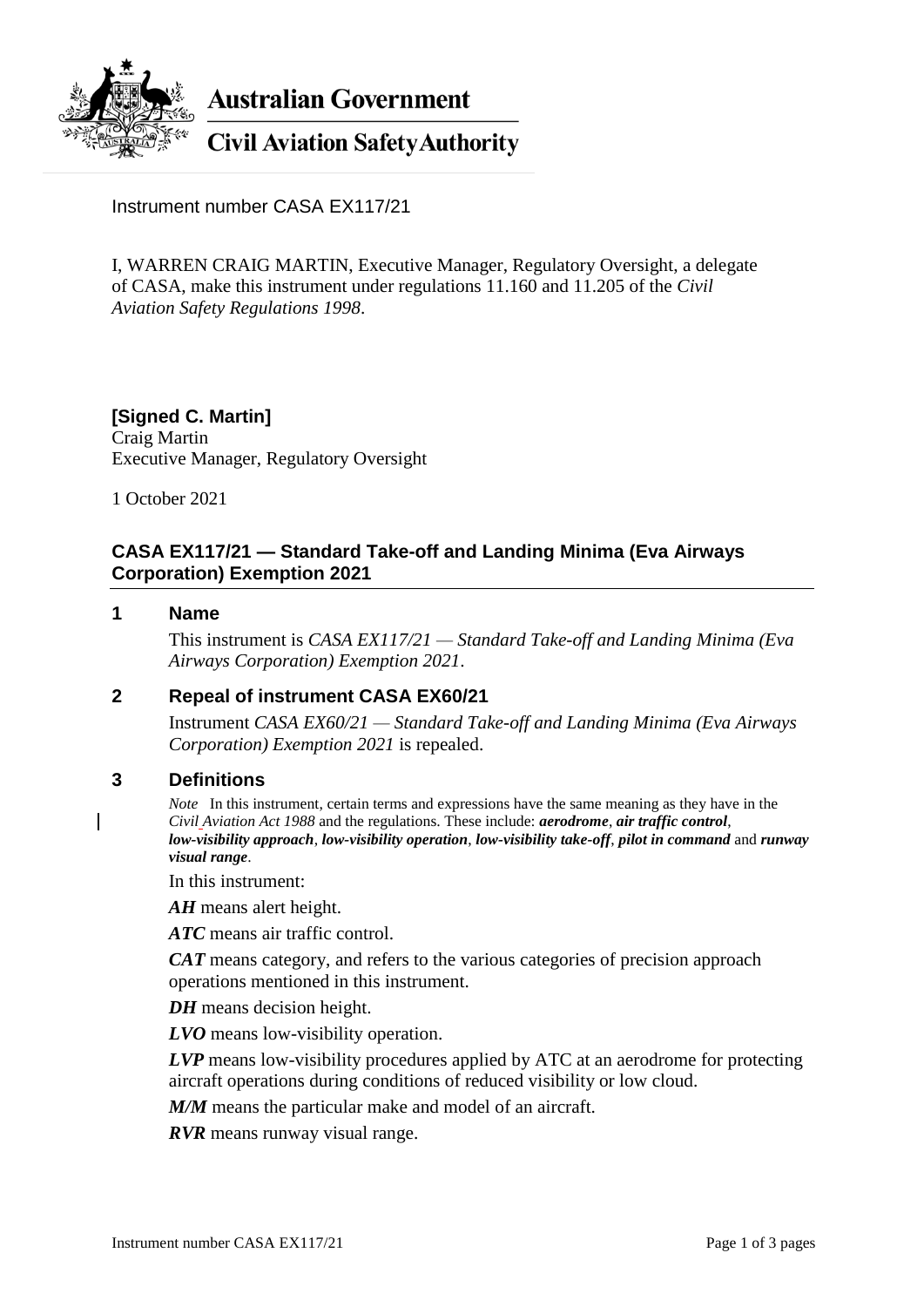# **4 Application**

This instrument applies in relation to Eva Airways Corporation of Taiwan, ARN 505833 (the *exempted operator*), if:

- (a) the exempted operator conducts a flight to or from an aerodrome in any of the following kinds of aircraft (the *aircraft*): A330-200, A330-300, B777-300ER, B787-9, B787-10; and
- (b) ATC at the aerodrome has informed the pilot in command of the aircraft that LVP are in force.

### **5 Exemptions**

- (1) The exempted operator is exempt from compliance with subregulations 257 (3) and (4) of CAR in relation to the flight.
- (2) The pilot in command of the aircraft is exempt from compliance with subregulations 257 (3) and (4) of CAR in relation to the flight.

### **6 Conditions**

- (1) It is a condition of the exemption in subsection 5 (1) that the exempted operator ensures compliance with the requirements mentioned in subsection (3).
- (2) It is a condition of the exemption in subsection  $5(2)$  that the pilot in command of the aircraft ensures compliance with the requirements mentioned in subsection (3).
- (3) The requirements are:
	- (a) the aircraft must comply with the meteorological minima for LVO and associated requirements set out in Schedule 1; and
	- (b) the requirements for LVO mentioned in Schedule 2.

# **7 Repeal of this instrument**

This instrument is repealed at the end of 30 September 2024.

*Note* Approval to conduct a low-visibility operation under this instrument may cease at an earlier date in accordance with subregulation 202.416 (3) of CASR. See the *Civil Aviation Legislation Amendment (Flight Operations—Consequential Amendments and Transitional Provisions) Regulations 2021*.

# **Schedule 1 Operating minima for LVO**

#### **Low-visibility take-off minima**

1 An aircraft of a kind mentioned in column 1 of Table 1 must not conduct a low-visibility take-off from the aerodrome if the reported RVR for the take-off is less than the meteorological minimum mentioned in column 2 of the Table.

|  | Table 1: Low-visibility take-off minima |  |  |
|--|-----------------------------------------|--|--|
|--|-----------------------------------------|--|--|

| <b>Aircraft M/M</b><br>$ $ (column 1) | <b>Meteorological minimum</b><br>$\alpha$ (column 2) |
|---------------------------------------|------------------------------------------------------|
| A330-200, A330-300                    | $125 \text{ m}$                                      |
| B777-300ER, B787-9, B787-10           | $150 \text{ m}$                                      |